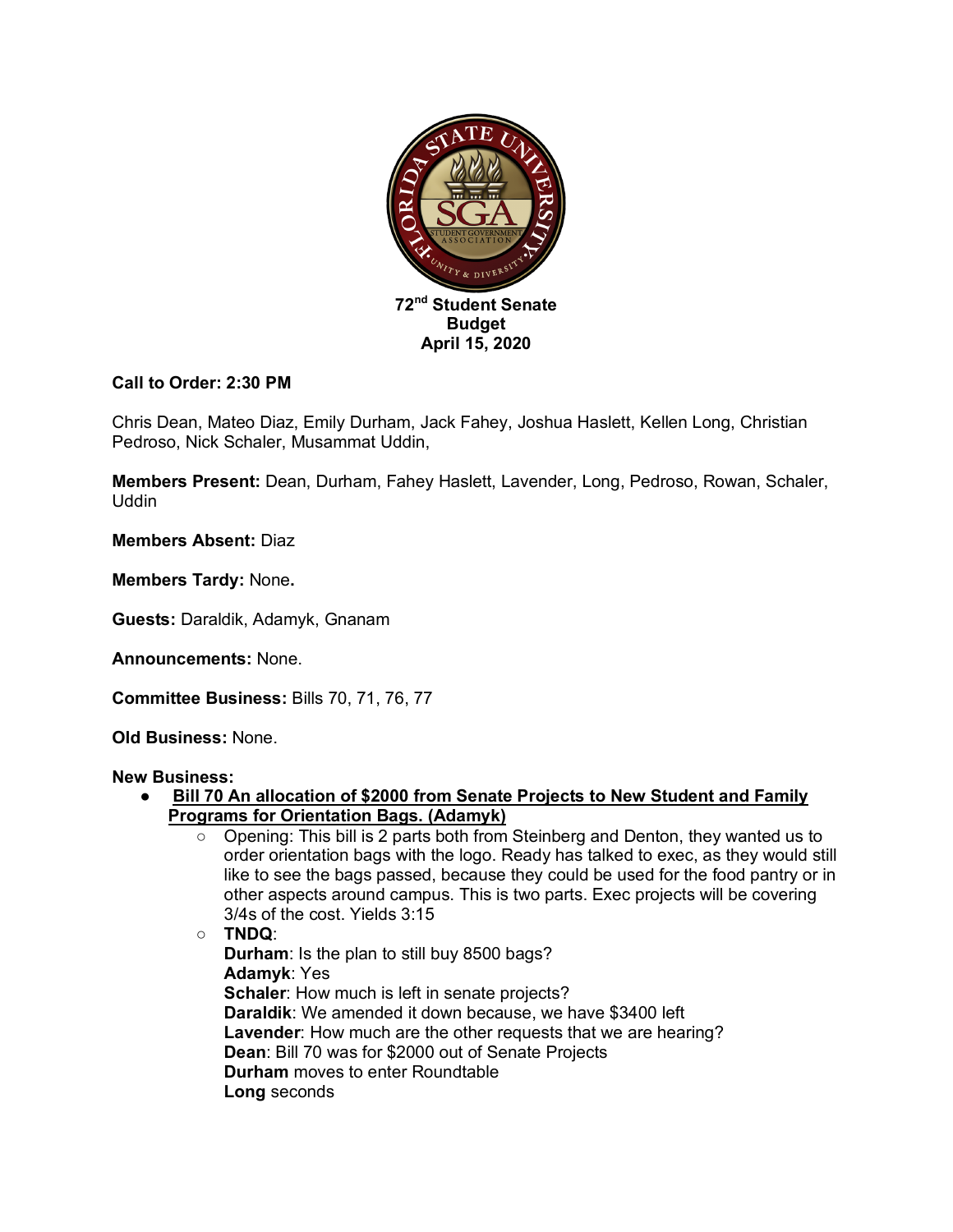- **Roundtable**:
- **Durham**: I sponsored this bill a year ago, I get why we needed 8500 bags then. I just don't know if we need that many right now. In the past a lot of it ends up not being used. I think we should lower that number.
- **Adamyk**: The numbers that SLAA gives us should be suffient.In SLAA, the Bill was amended down to \$4337 because that was the intended amount, and then to \$3148.62 because that was what's left in Senate Protects and then finally amended to \$2000. SLAA had concerns in regards to the direct impact they would have on the student body throughout the summer while students are not present on campus. And beyond that they are unsure if they would be the best quality for the Food Pantry use
- **Daraldik**: I just want to bring up some concerns, we did not want to deplete Senate Projects, in the student life aspect we weren't sure what the impact would be.
- **Haslett**: We don't know how this would really affect students. We aren't having in-person orientation. We could very possibly use it later. We don't know if any of the money being asked for needs to be used right now.
- **Gnanam**: This came into play with PACs budget, in PAC you cant buy things that aren't being provided publicly before the end of the fiscal year. I understand that these are different in the Senate, but i dont think it's fair that RSO's are held to this standard, and the Senate isin't.
- **Daraldik**: We don't follow the same guidelines.
- **Durham**: I understand where they're coming from with the 8500 bags. The food pantry wants to use a ton of these bags. The orientation bags don't say orientation on them, so they can be used for several different things. Exec projects want to use the rest of their money in a way that would benefit students this summer and throughout the year.
- **Daraldik**: You need to amend it again, so that the quantity reflects the amount of money that you are allocating.
- **Lavender**: We want to look at the optics in regards to how the students who elected us to represent us would see it. If we were to order these we don't know if we would even receive them for use any time soon. I'm in orgs where we are still waiting on receiving stols for graduating seniors. There is so much unknown that it'll be better to take a harder look at this piece of legislation
- **Haslett**: We all have all these things that we need to look at and revisit, if we buy it now it could still go to
- **Durham**: There are so many other things that we can contribute to.
- **Closing**: Thank you. **Lavender** moves to table bill 70 **Fahey** seconds

# *Bill 70 is tabled*

- **Bill 71 A transfer of \$8675 from Exec projects to New Student and Family Programs for Orientation Bags**
	- **Opening**: This is the companion bill to bill 70. I will add that this is twice as much as what we needed; this is the total price that would need to be amended down.
	- **TNDQ**: Lavender: If this were to pass, it would need to be split in half?
	- **Adamyk**: Yes, they agreed to pay half.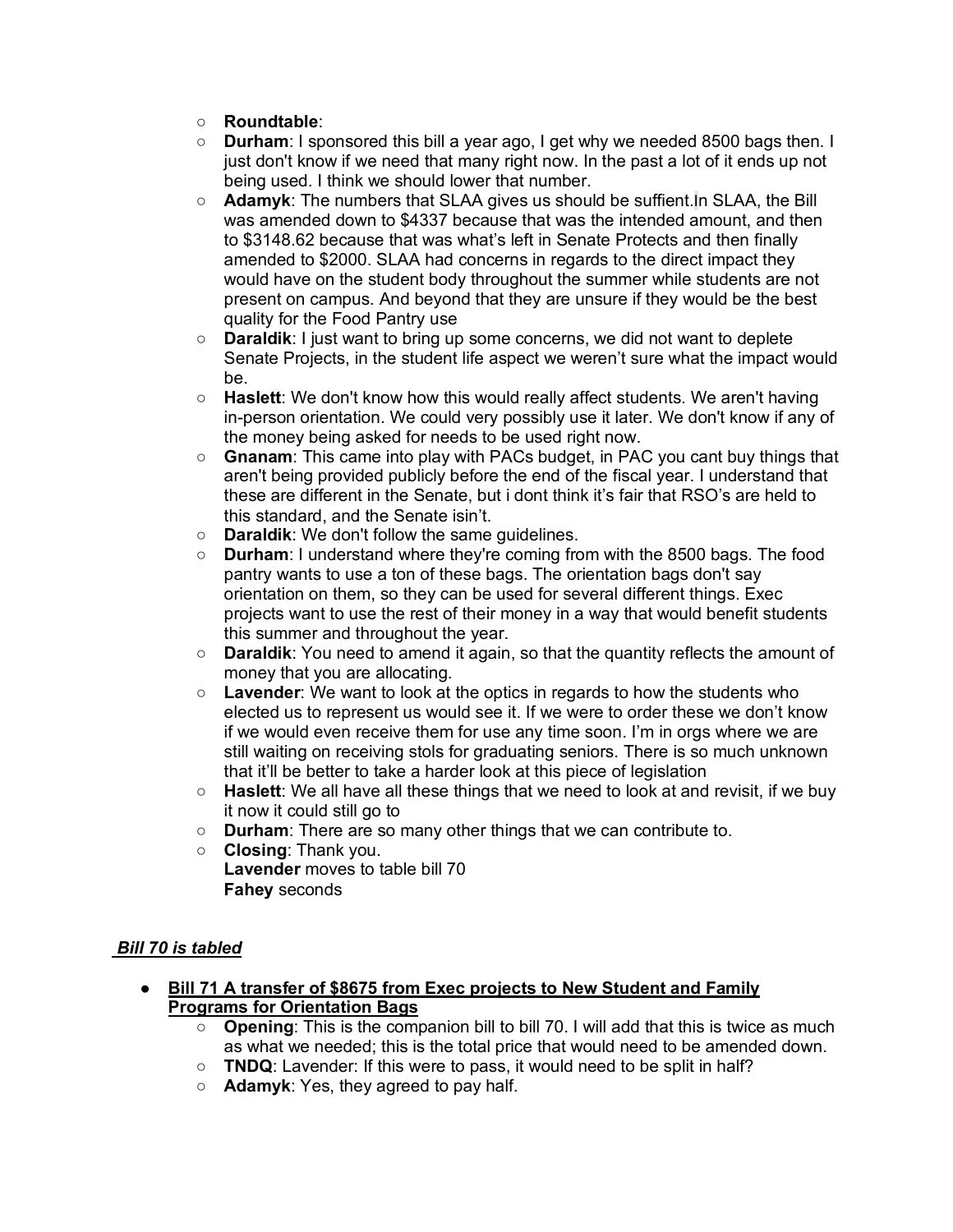*Durham moves to enter roundtable Long seconds* 

> *Haslett moves to table bill 71 Rowan seconds*

# *Bill 71 is tabled*

- **Bill 76 An allocation of funds from RTAC that are no longer usable due to the travel restrictions imposed to protect students from possible exposure to COVID-19.** 
	- **Opening**: This bill is simply transferring from RTAC to Senate Projects, as RTAC isn't able to use it. Yields with 4:12.
	- **TNDQ**:
	- **Haslett**: What would happen if the money were left over?
	- **Adamyk**: Any left over money gets rolled over into Sweepings next year.
	- **Long** moves to enter roundtable
	- **Schaler** seconds
	- **Roundtable**:
	- **Daradik**: SLAA would love to have funds in senate projects
	- **Long**: Thanks to the sponsors. DO we know how much is in Senate Projects?
	- **Dean**: \$3400
	- **Gnanam**: My concern is that this does not account any of the money from central reserves. Does the sponsor know?
	- **Adamyk**: I am not aware.
	- **Durham**: We don't want to transfer a sliver of RTAC funds, we want to transfer the whole thing. Does anyone remember what Central Reserves gave to RTAC?
	- **Dean**: I believe \$4000.
	- **Haslett**: It says in the wording of the bill, it says the remaining balance. Are we allowed to keep that wording so the bill can pass?
	- **Dean**: I believe with that wording, any money could get moved over.
	- **Gnanam**: Alex says that it should be in the account right now, the time that we were told was after spring break, PAC was allocated \$4000.

*Schaler moves to call to question. Uddin seconds*

○ Closing: Thank you all. I'll Yield.

Durham, Fahey Haslett, Lavender, Long, Pedroso, Rowan, Schaler, Uddin

### **Vote**

**Y** - Durham, Fahey, Haslett, Long, Pedroso, Rowan, Schaler, Uddin **N** -

**A**

### *Bill 76 Passes*